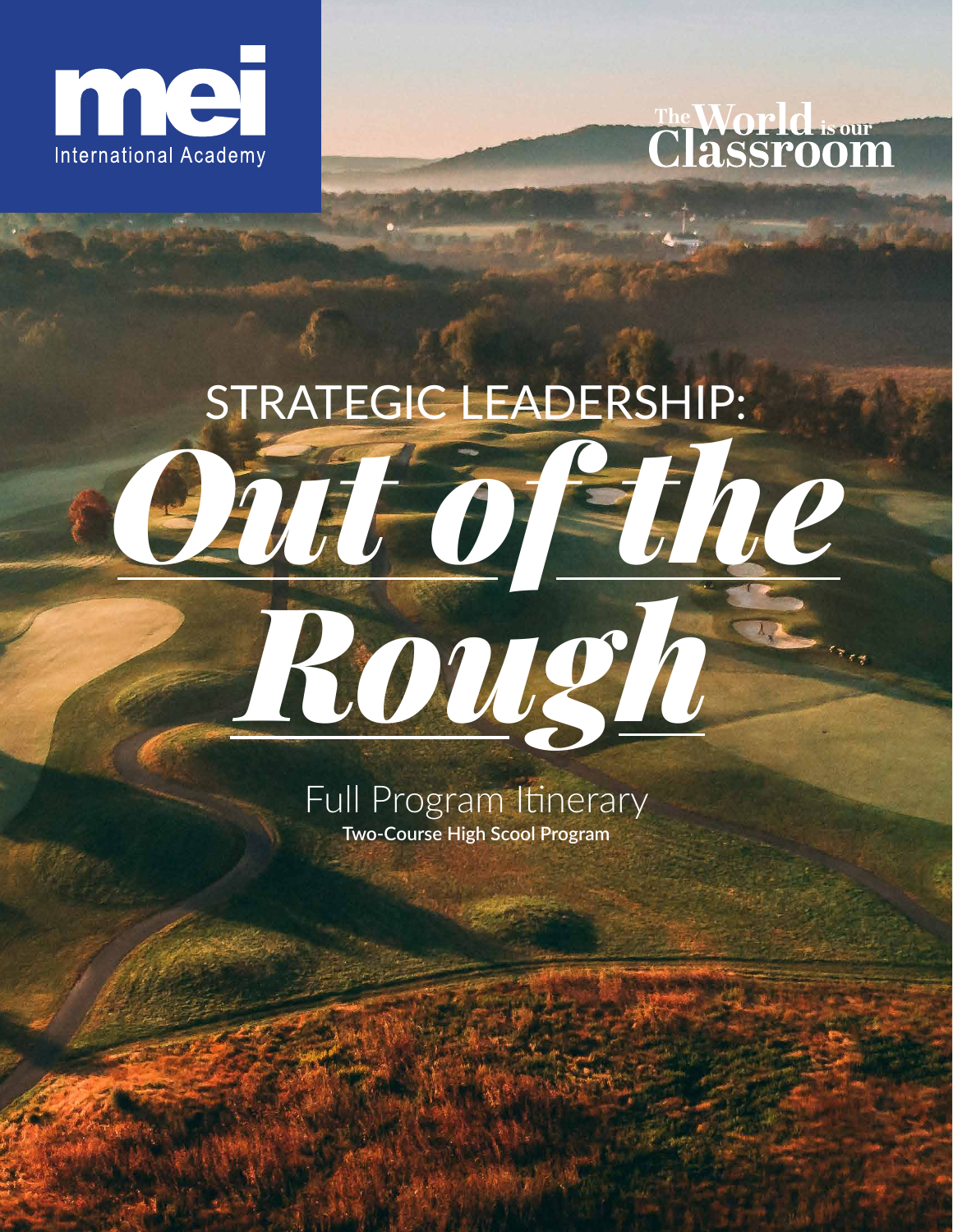# FOUNDATION WORK

September 8–12: We start our academics with a oneweek intense Online Live session where you will meet, virtually, with your instructors and classmates daily. The Foundation Work for the English course consists of reading and discussing assigned novels and short stories, while the leadership course will get your heart pumping and prepare you for our golf sessions and rigorous adventures. Students have access to the Google Classroom, where reading lists and Foundation Work assignments are posted.





√i/⁄∠

## MUSKOKA

September 14–18: Our adventure begins in Muskoka, the scenic wonderland of the near-north. Clublinks' Rocky Crest and Lake Joseph courses have become legendary for their majestic beauty and top-rated facilities. Our morning routine combines a full-body workout and golf lessons to get your game up to par. Each morning you will be given a leadership case study to discuss during the round of golf. Each foursome will present their solutions during our afternoon debrief sessions guided by local business leaders who provide insights from their field of expertise. Afternoon English classes allow for group discussions of novel studies and biographical stories of business and sports leaders. Each of these courses offers its challenges, and students will improve on the golf course and in the classroom. Our final day in Muskoka culminates in a Stableford golf competition and a presentation of the students' best creative writing pieces.



# $\oplus$   $\oplus$

**MONTREAL** 

September 18–26: From Muskoka, we travel out of prov- $\oplus$   $\oplus$ ince to Montreal, where students reside in a french-infused city rich in music, fashion, and unique cuisine. Students balance their time on the course with discovering historic neighbourhoods like the Mile-End, the Plateau, and McGill University. Our daily leadership activities delve into the biographies of top athletes and global leaders that inspire and share their insights. After golf rounds and English tasks, students rejuvenate during free afternoons enjoying some of the best activities in the region, biking through boroughs that range from bohemian to Gothic revival, to climbing the famous Mont Royal. After a week in Montreal, we will discover why it is a top choice on 'Cities I've Got to Visit' lists.



Continued -